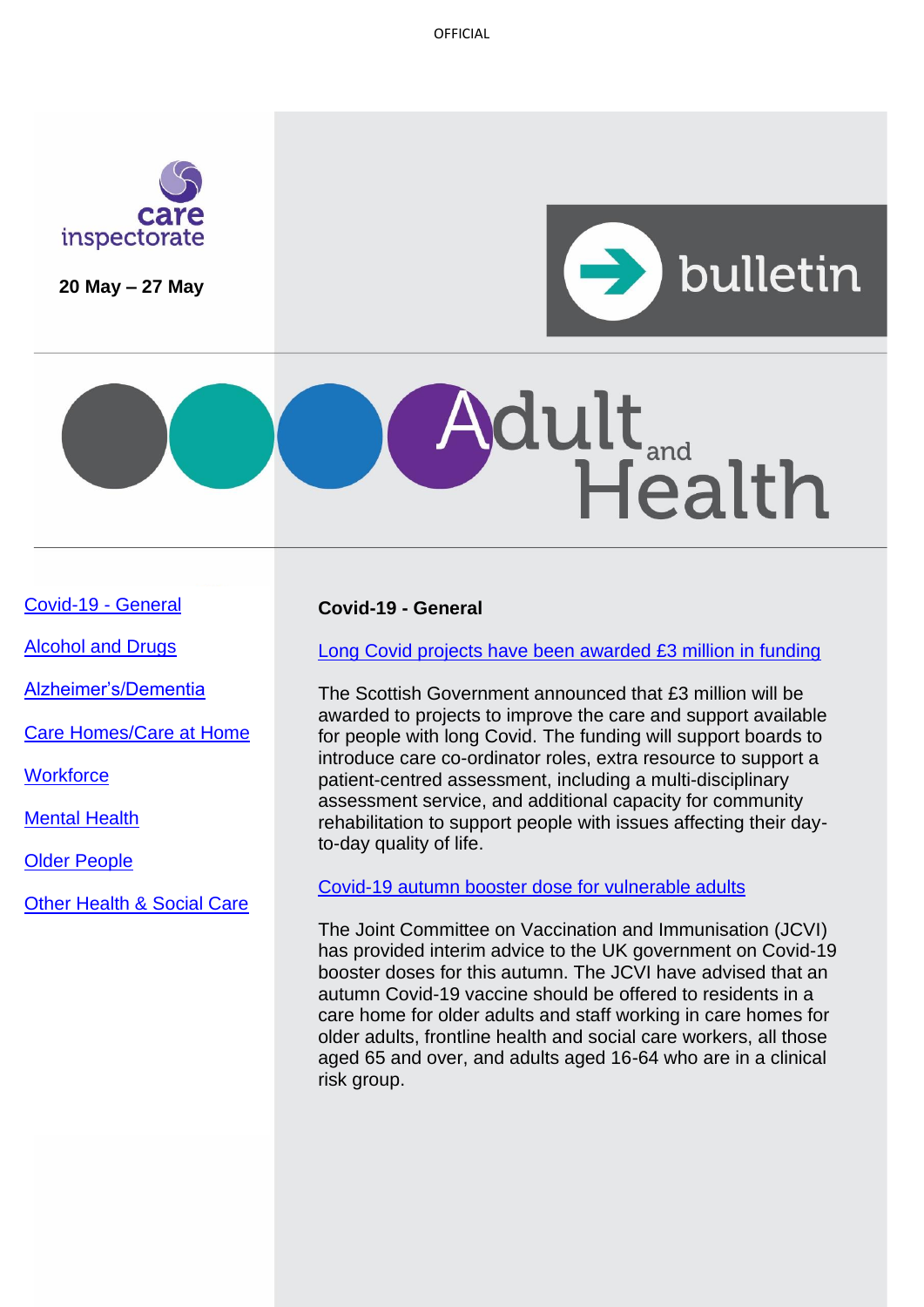

# <span id="page-1-0"></span>Scottish Covid-19 [Public Inquiry has been](https://www.covid19inquiry.scot/) set up and officially launched

The Scottish Covid-19 Public Inquiry has been publicly launched alongside a dedicated website. The website includes an introduction to Lady Pool, chair of the inquiry, a Q&A section where the chair answers key questions, and an easy read version of the inquiry's aims. The website also notes that as part of the planning process, the inquiry commissioned scoping research to assist with decisions about the shape and direction of its investigation. The academic scoping research will be published on the website in the coming weeks.

## [New report suggests digital devices have supported those shielding to cope with](https://www.gov.scot/publications/connecting-scotland-phase-1-evaluation/)  [restrictions](https://www.gov.scot/publications/connecting-scotland-phase-1-evaluation/)

The Scottish Government has published a report evaluating the impact of the Connecting Scotland programme in the first phase of delivery. The programme was set up to provide digital devices and support to people on low incomes who are digitally excluded. The report notes that the aims of the programme for phase 1 have largely been met. It states that the evaluation of the first phase shows that the programme has increased digital skills and confidence and supported those shielding to cope with the severe social restrictions resulting from Covid-19.

## [Updated guidance on building-based day services has been published](https://www.gov.scot/publications/coronavirus-covid-19-guidance-on-adult-social-care-building-based-day-services/pages/individual-service-risk-assessments/)

The Scottish Government has updated its Covid-19 guidance on adult social care building-based day services. The updated guidance is designed to support the safe re-opening and delivery of building-based day services for adults and notes that building-based day services should return to pre-pandemic capacity wherever possible, while operating safely in line with Covid-19 guidance. Service users are advised to follow 'Covid sense' when accessing services.

# **Alcohol and Drugs**

## [The Proposed Drugs Death Prevention \(Scotland\) Bill has been lodged](https://www.parliament.scot/bills-and-laws/proposals-for-bills/proposed-drugs-death-prevention-scotland-bill)

Paul Sweeney has lodged the Proposed Drugs Death Prevention (Scotland) Bill. A consultation document for the Bill has also been published. The proposed Bill looks to enable the establishment of overdose prevention centres, including establishing a licensing framework for centres, in order to prevent death due to drug overdose. The Bill also looks to create a new body for the oversight of drug policy development and implementation. The consultation will close on Wednesday 17 August.

## **Alzheimer's/Dementia**

## [Alzheimer Scotland are hosting a Dementia Awareness Week webinar](https://www.alzscot.org/news/delivering-alzheimer-scotlands-5-pillar-model-of-post-diagnostic-support)

The charity is hosting a special Dementia Awareness Week webinar on Tuesday 31 May. The session will be hosted on Microsoft Teams and is aimed at health and social care professionals, people with dementia and their carers and families, and post diagnostic support workers.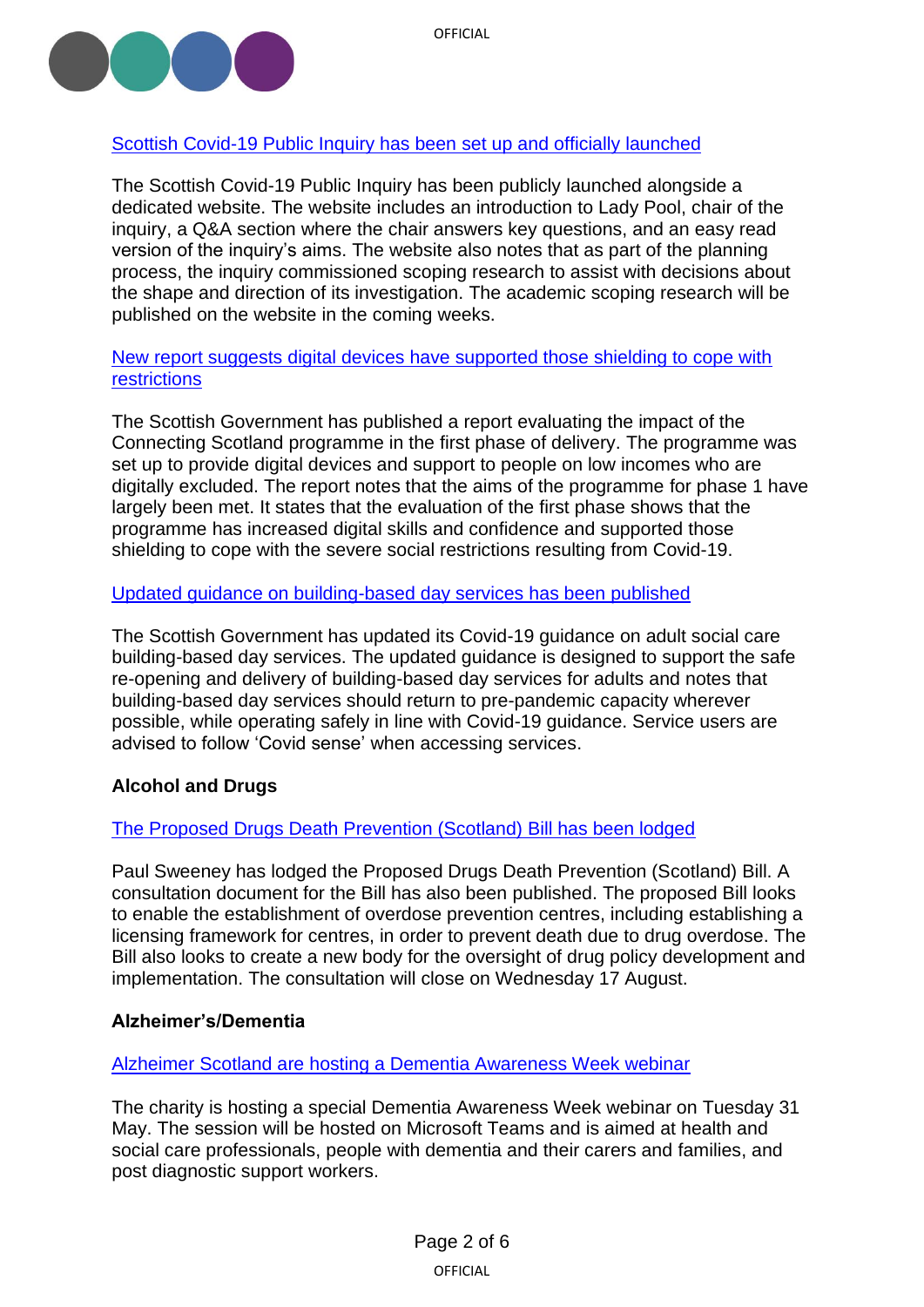

# <span id="page-2-0"></span>**Care Homes/Care at Home**

#### [Kevin Stewart responds to questions regarding support for care homes](https://www.parliament.scot/chamber-and-committees/written-questions-and-answers/question?ref=S6W-08537)

Responding to a question regarding additional support for care homes to prevent closures as a result of the cost of living, the Minister for Mental Wellbeing and Social Care, Kevin Stewart, said that the government is aware of the pressures on all sectors. He noted that the government has funded an increase in the minimum hourly rate for those providing direct adult social care to £10.50 p/h and that by the end of this Parliament the government will have budgeted over £800 million of increased annual support for social care compared to current spending.

#### **Workforce**

## [RCN Scotland raise concerns over staffing pressures caused by long Covid](https://www.rcn.org.uk/About-us/Our-Influencing-work/Policy-briefings/sco-parl-long-covid-briefing-190522)

The Royal College of Nursing (RCN) has published its parliamentary briefing for the Scottish Government long Covid debate. The briefing notes that RCN Scotland doesn't hold a position on what model is best suited to treat long Covid but notes that RCN Scotland is concerned that insufficient consideration has been given to workforce requirements for treating long Covid, and that there is a risk that long Covid will disrupt efforts to remobilise health and social care.

#### <span id="page-2-1"></span>**Mental Health**

#### [BASW call for views on National Mental Health and Wellbeing Plan \(England\)](https://www.basw.co.uk/media/news/2022/may/national-mental-health-and-wellbeing-plan-learn-more-help-us-shape-basw-englands)

The British Association of Social Workers (BASW) has invited its members to help shape BASW England's response to the National Mental Health and Wellbeing Plan. The Department of Health and Social Care have published a discussion paper seeking views to help develop a new long-term mental health plan. BASW will hold a special online workshop on 9 June and have launched a survey for its members to contribute to their response.

## <span id="page-2-2"></span>**Older People**

#### [Two new organisations join partnership for older veterans](https://www.ageuk.org.uk/scotland/latest-news/2022/may/unforgotten-forces-welcomes-two-new-veterans-partners/)

Age Scotland announced that Unforgotten Forces, a partnership which is coordinated by the charity, has welcomed two new organisations to expand its work with older members of the ex-service community. The two new organisations are soldiers, sailors, airman and families association (SSAFA) and veterans tribe Scotland.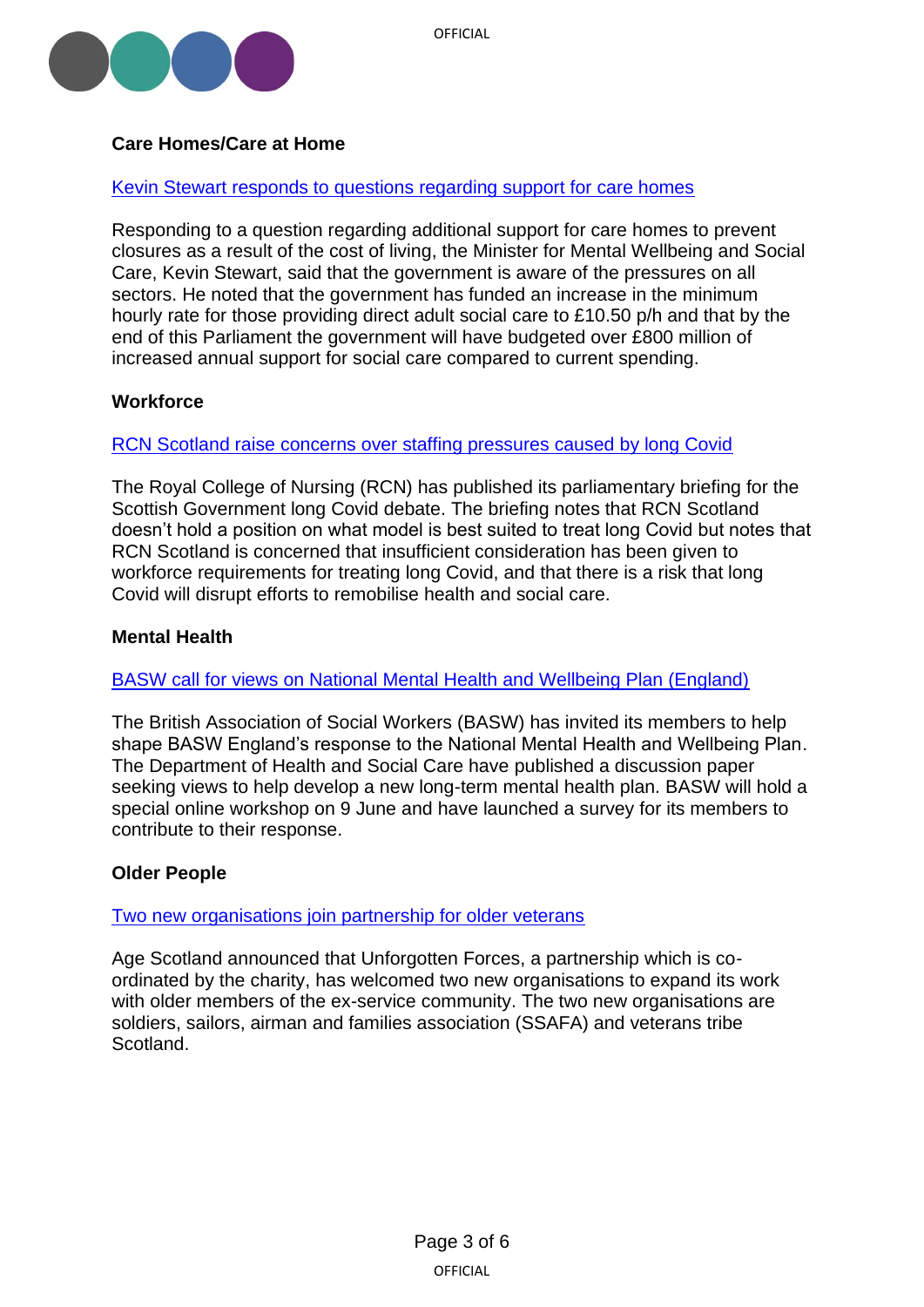

[Charity welcomes additional support for older people](https://www.ageuk.org.uk/scotland/latest-news/2022/may/age-scotland-welcomes-chancellors-support-package-for-lowest-income-pensioners/) to help with rising energy bills

Age Scotland has welcomed the announcement that the lowest income older households across Scotland are to receive additional support of over £1,000 to help with rising energy bills. The charity is also encouraging older people to call their helpline to check their eligibility and ensure they are claiming everything they are entitled to.

# <span id="page-3-0"></span>**Other Health and Social Care**

## [National roll out of annual health checks for over 16s with a learning disability](https://www.parliament.scot/chamber-and-committees/committees/current-and-previous-committees/session-6-health-social-care-and-sport-committee/correspondence/2022/announcement-of-health-checks-for-anyone-over-16-with-a-learning-disablity)

Kevin Stewart, Minster for Mental Wellbeing and Social Care, has written to the Health, Social Care and Sport Committee informing them of the roll out of annual health checks for anyone over the age of 16 with a learning disability. He noted that £2million per year will now be allocated to NHS Boards to implement annual checks for people with learning disabilities across Scotland. This will begin this financial year. The Scottish Government expects that by 31 March 2023 all known adults with learning disabilities will have been offered their first annual check and that the majority will have had one completed.

## [New guidance published for Adult Protection Committees](https://www.gov.scot/publications/adult-support-protection-learning-review-guidance/)

The Scottish Government has published new guidance for Adult Protection Committees (APCs) to use when considering and undertaking learning reviews. The guidance is primarily intended for members of APCs, but it is also relevant to Chief Officer Groups, the Care Inspectorate, and a wide range of agencies. The new guidance replaces the Interim National Framework for Adult Protection Committees for Conducting a Significant Case Review (2019). An overarching learning review process has replaced the previous process involving initial and significant case reviews.

## [Keeping Care Close to Home debate](https://www.gov.scot/publications/keeping-care-close-home-debate-ministerial-opening-speech/)

In his opening speech for Keeping Care Close to Home debate, the Minister for Mental Wellbeing and Social Care, outlined the steps taken to deliver community and home-based care services. He noted the work of the Redesign of Urgent Care programme, increasing 'see and treat' services by the Scottish Ambulance Service, increasing availability of digital mental health support, and expanding telecare support.

## [BASW has published a general update on social work and the war in Ukraine](https://www.basw.co.uk/media/news/2022/may/social-work-and-war-ukraine-update-18th-may-2022)

Th British Association of Social Workers (BASW) has published an update on the work of social workers in Ukraine. It provides a round up of from the last three weeks on the Ukraine situation and includes information from social work staff who are working on the borders. It notes that the BASWs international development fund (IDF) has donated £10,000 to the international federation of social workers (IFSW) Europe which has coordinated medical supplies and other equipment to be delivered via social workers in Ukraine.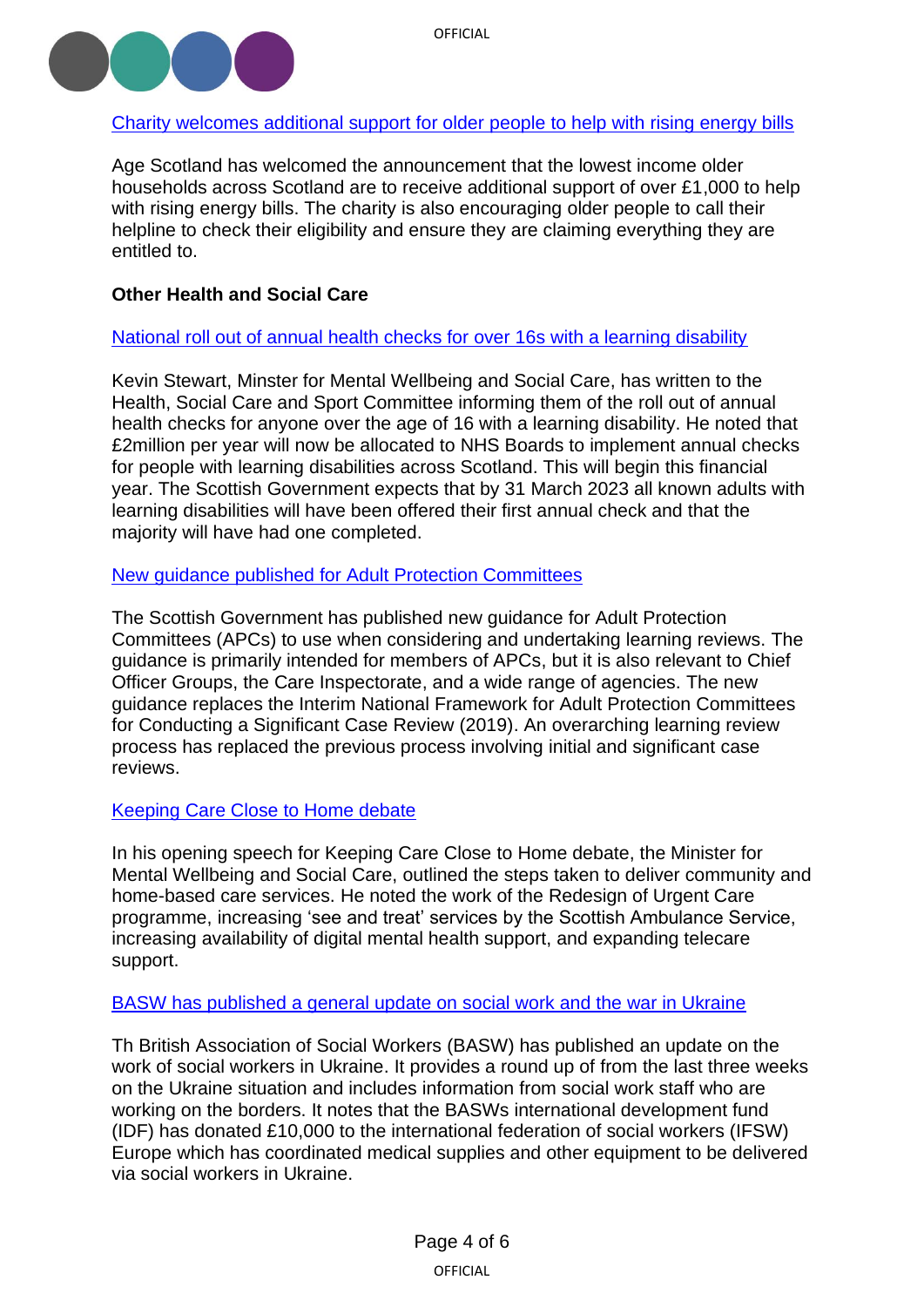

## [Public Health Scotland appoint new director for data and digital innovation](https://publichealthscotland.scot/news/2022/may/director-appointment-data-and-digital-innovation/)

Public Health Scotland (PHS) has appointed Scott Heald as their new director of data and digital innovation. Scott was the interim director for the last 10 months and his appointment begins with immediate effect. He will also continue in his role as head of profession for statistics.

## [NES has published its year in review for 2021](https://www.nes.scot.nhs.uk/news/2021-our-year-in-review/)

NHS Education for Scotland (NES) have published a summary of its work in 2021. In its 'year in review 2021', NES present some of its highlights from the past year. It highlights key areas of work such as helping to plan over 12 million vaccinations through its vaccine app, promoting the role of the healthcare support worker in allied health professions, and providing support to over 80,000 nurses and care home workers.

## [Local Government Overview 2022 highlights the challenges facing local councils](https://www.audit-scotland.gov.uk/uploads/docs/report/2022/nr_220525_local_government_overview.pdf)

The Accounts Commission has published its 2022 Local Government Overview noting that local government leaders face a challenging environment as they plan for recovery and renewal. It notes that in addition to responding to the pandemic, councils have faced other challenges such as dealing with increased demands and backlogs. It also notes the difficult and uncertain strategic context that councils are operating in, including facing longer-term financial pressures, uncertainty over longterm funding, and the prospect of major service reforms.

## [SPICe briefing on the social work sector and the proposed National Care Service](https://sp-bpr-en-prod-cdnep.azureedge.net/published/2022/5/25/874b58fd-9b59-4528-914e-ab1b857ab089/SB%2022-30.pdf)

SPICe have published a briefing describing how social work is organised, planned, and delivered in Scotland. It includes key legislation and the policy context for social work, and the current organisation and delivery of social work services. The briefing also includes the issues and challenges within the sector, noting limited financial resources as one of the biggest challenges.

#### **Disclaimer**

This weekly bulletin is produced as an update on the key issues concerning adults and health.

Each item in the bulletin has a hyperlinked headline that will take the reader to the original source.

We collate items from our parliamentary and Scottish Government monitoring covering health and social care news from throughout the UK, and current research and policy development. We use a variety of sources for the bulletin, including alerts from [Newsdirect,](https://news.direct/) [Community Care,](http://www.communitycare.co.uk/Home/) [Children & Young People Now](https://www.cypnow.co.uk/) and [ISD](http://www.media.scot.nhs.uk/)  [Scotland.](http://www.media.scot.nhs.uk/)